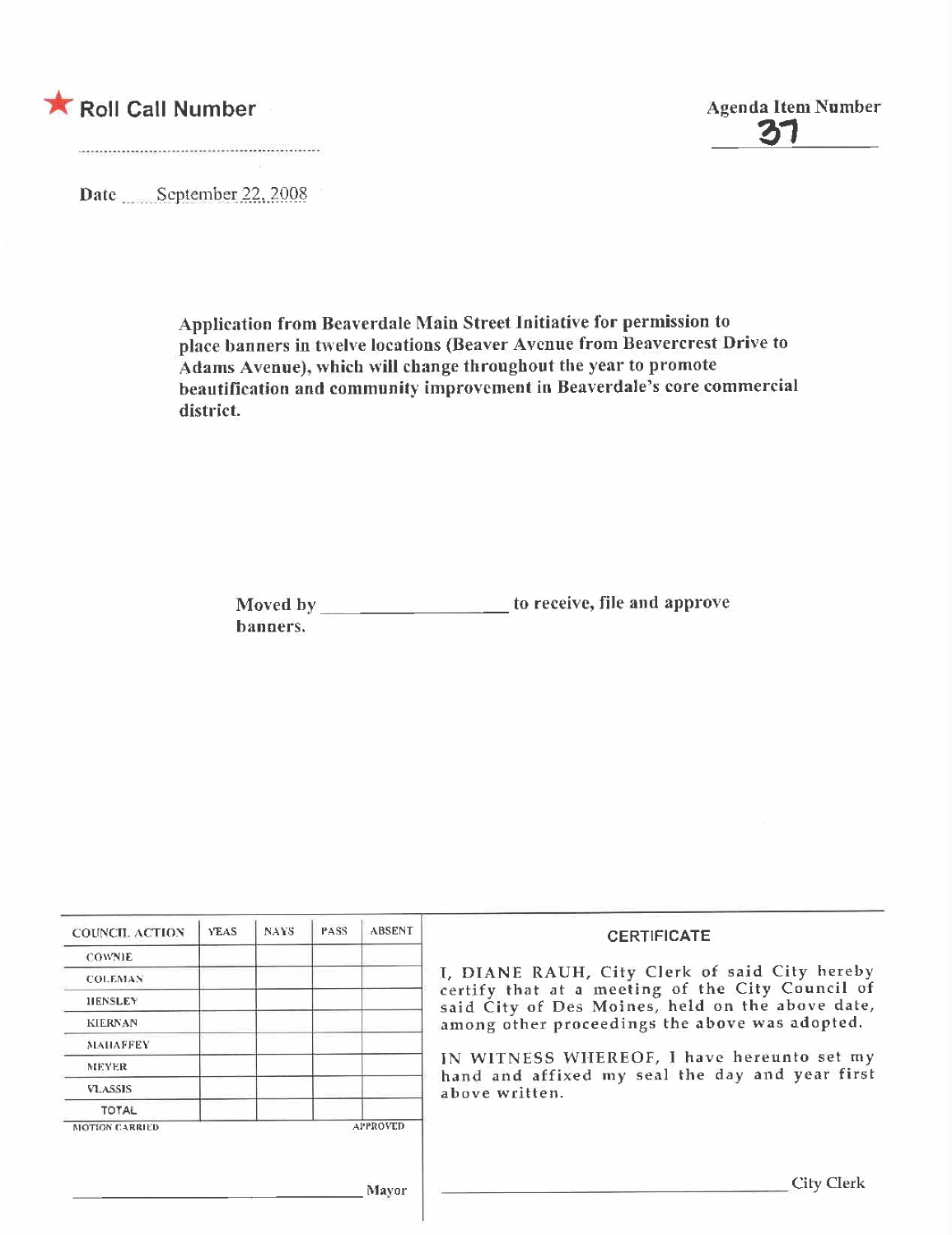| City of Des Moines Permanently<br>Application for Permission to Tompermily Place<br>Banner(s) or Item(s)<br>Over/Across Public Street and/or Right-of-Way                                                                                                                                                                                                                                                                                                                                 |
|-------------------------------------------------------------------------------------------------------------------------------------------------------------------------------------------------------------------------------------------------------------------------------------------------------------------------------------------------------------------------------------------------------------------------------------------------------------------------------------------|
| Please submit application 45 days in advance<br>Print or Type                                                                                                                                                                                                                                                                                                                                                                                                                             |
| Beaveraghte Main Street Initiative<br>Applicant:                                                                                                                                                                                                                                                                                                                                                                                                                                          |
| Pa Box 13395, Des Moines, IA 50310<br>Address:                                                                                                                                                                                                                                                                                                                                                                                                                                            |
| Contact Person: Stephause Walsonth Alternate Contact: Necl Westin phil (515) 710-1974                                                                                                                                                                                                                                                                                                                                                                                                     |
| Daytime Telephone: (5)5) 865-7778 Cell: Same                                                                                                                                                                                                                                                                                                                                                                                                                                              |
| E-Mail Address: Stephant Cobeau dale manstreet. org                                                                                                                                                                                                                                                                                                                                                                                                                                       |
| Date(s) the banner(s) or item(s) will be displayed: Crabbed 2008 - indefinitely                                                                                                                                                                                                                                                                                                                                                                                                           |
| Purpose of the banner(s) or item(s): Beautification & Community Improvement<br>in Beaverdate's case, commercial district<br>Preferred Location: Please provide a map or diagram of the street indicating banner<br>location please see attached document for banner beations<br>along Beaver Ave                                                                                                                                                                                          |
| How will the banner(s) or item(s) be anchored?<br>Bauver hordwas (please see attachment for detailed description will be to lited to the<br>If you plan to anchor to the utility pole, please provide written permission from the warden poles.<br>utility company or from the City (if poles are City-owned). Such permission is not a<br>substitute for meeting the requirements for receiving this permit.<br>Written permission from Mid-American Encagy is attacked for your Review. |
| Size of banner(s) or item(s):                                                                                                                                                                                                                                                                                                                                                                                                                                                             |
| Maximum size of Danvers are: 30inx 50 in                                                                                                                                                                                                                                                                                                                                                                                                                                                  |
| Specifications of banner(s) or item(s):                                                                                                                                                                                                                                                                                                                                                                                                                                                   |
| Type of Material: 1302. VWY KOWNERS - UV, Milder & Abrasson Gesistant                                                                                                                                                                                                                                                                                                                                                                                                                     |
| Number of grommets used to secure banner or item:<br>Ogroomets - these banners will have seen pockets at took holber of banners<br>& will be secured by breakaway fiberglass rad agens,<br>Sketch of banner or item design: Will you need electricity provided for your item?<br>If electricity is necessary, how would it be obtained:                                                                                                                                                   |
|                                                                                                                                                                                                                                                                                                                                                                                                                                                                                           |

 $\label{eq:1.1} \begin{array}{lll} \mathcal{A} & \mathcal{A} & \mathcal{A} & \mathcal{A} & \mathcal{A} \mathcal{A} & \mathcal{A} \mathcal{A} & \mathcal{A} \mathcal{A} & \mathcal{A} \mathcal{A} & \mathcal{A} \mathcal{A} & \mathcal{A} \mathcal{A} & \mathcal{A} \mathcal{A} & \mathcal{A} \mathcal{A} & \mathcal{A} \mathcal{A} & \mathcal{A} \mathcal{A} & \mathcal{A} \mathcal{A} & \mathcal{A} \mathcal{A} & \mathcal{A} \mathcal{A} & \mathcal{A}$ 

 $\frac{1}{\sqrt{2}}$  . The same of  $\frac{1}{\sqrt{2}}$  ,  $\frac{1}{\sqrt{2}}$  ,  $\frac{1}{\sqrt{2}}$  ,  $\frac{1}{\sqrt{2}}$  ,  $\frac{1}{\sqrt{2}}$  ,  $\frac{1}{\sqrt{2}}$  ,  $\frac{1}{\sqrt{2}}$ 

 $-31$ 

The 4 seasonal bannes designs are attached for your review We will not need electricity for these banners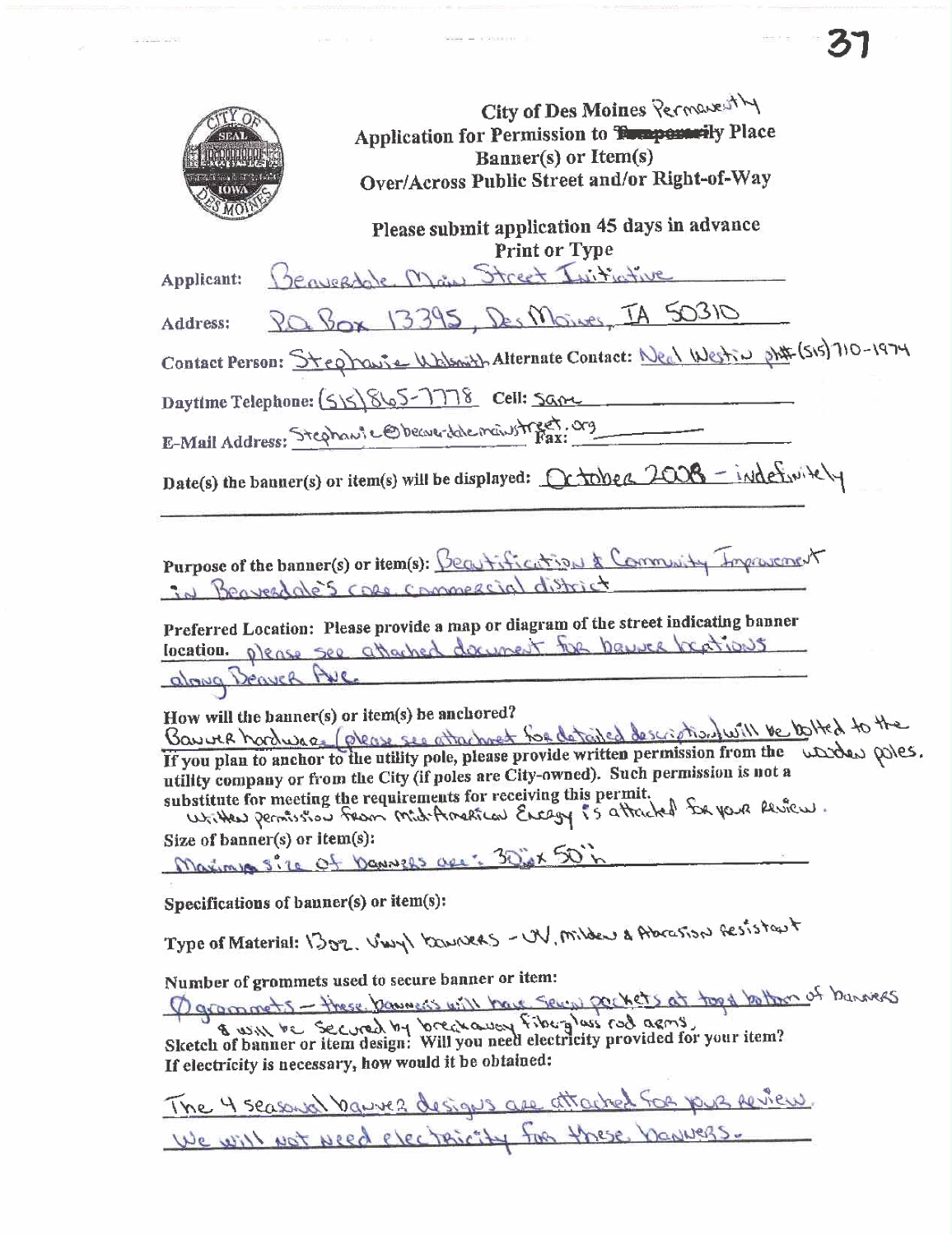#### Indemnifcation:

To the fullest extent permitted by law, the Applicant agrees to defend, pay on behalf of, indemnify, and hold harmless the City of Des Moines, Iowa against any and all claims, demands, suites, or loss, including any and an outlay and expense connected therewith, by reason of personal injury, bodily injury or death, and property damage, which arises out of the Applicant erecting, displaying, maintaining and removing banner or item display.

#### Insurance:

A Certificate of Insurance to demonstrate compliance with these requirements shall be submitted to the City's Risk Management Office. Applicant shall purchase and maintain during the period of the banner or item display, including erection, display and removal of banner or Item. General Liability Insurance with a limit of no less than \$500,000 per occurrence and/or aggregate, Automobile Liabilty Insurance for owned (if applicable), non-owned and hired vehicles with a limit of no less than<br>\$500,000 per occurrence. Both the General and Automobile Liability Insurance \$500,000 per occurrence. Both the General and Automobile Liability Insurance policies shall include Contractual Liabilty coverage equivalent to that included in a standard ISO insurance form with the General Liability edition date being no earlier than 1998, unless otherwise approved by the City of Des Moines, Iowa. If the banner or item display is part of a special event for which a Street Use Permit is granted the insurance required for the Street Use Permit wil be considered to also cover insurance otherwise required for this permit.

Applicant agrees to provide all maintenance and upkeep of the banner(s) or item(s) for the duration that the bauner(s) or item(s) is in place. Banner(s) or item(s) may be removed at the expense of the applicant if required by the City.

Signature and del

 $9|15|08$ , Date

Please return to City Clerk's Office 400 Robert D. Ray Drive Des Moines, IA 50309 Phone: (515) 283-4209, Ext. 7 Fax: (515) 237-1645

FOR OFFICE USE ONLY: Traffic Division approval: Risk Management approval: City Council approval: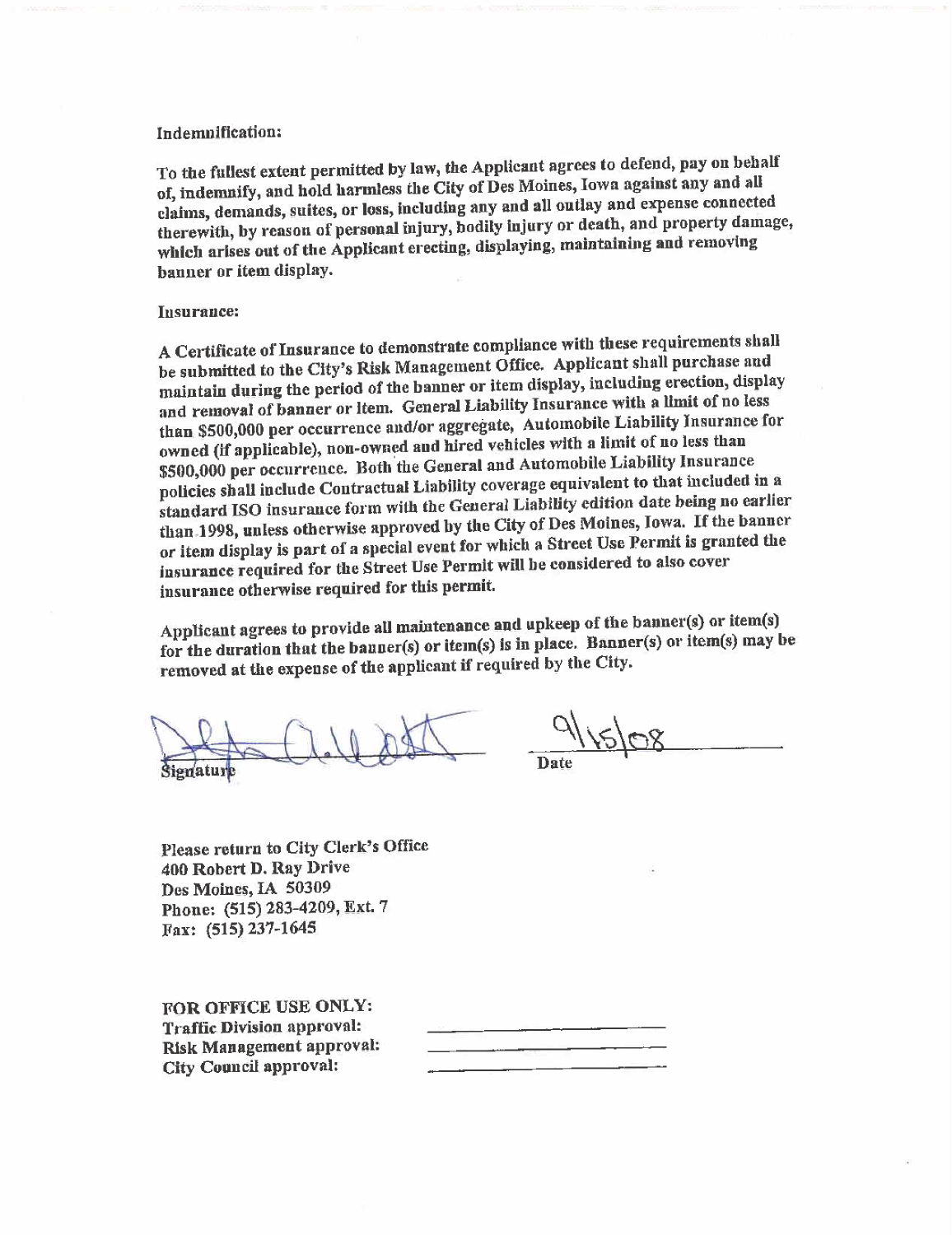

MidAmerican Energy Company 10510 Douglas Avenue Urbandale, Iowa 50322

August 13,2008

Stephanie Walsmith Beaverdale Main Street Initiative 4026 Ashby Avenue Des Moines, Iowa 50310

Dear Ms. Walsmith:

Re: Installation of banners on Beaver A venue, Des Moines

MidAmerican Energy Company is willing to grant the Beaverdale Main Street Initiative a license to use its utility poles for double bracket banners subject to the following:

1. The facilities included in ths agreement are located in the following described area:

Beaver A venue from Beavercrest Drive to Adams Avenue

- 2. The Beaverdale Main Street Initiative shall during the license period indemnify and hold harmless MidAmerican Energy Company, its parent, subsidiaries and affiliated companies and their agents, officers, and employees from and against any loss or damage to the facilities, all claims, actions, suits, proceedings, cost, expenses, damages and liabilities (including legal expense and including damage 10 property, injury to or death of any persons in any manner resulting from the use of the facilities if such liahility is caused in whole or in part by using said utility poles by the Beaverdale Main Street Initiative and/or in whole or in part by any act, omission or negligence of and/or its agents, officers or employees.
- 3. The Beaverdale Main Street Initiative shall maintain insurance of self-insure. to cover the risks specified in paragraph 2. The Beaverdale Main Street Initiative will provide MidAmencan Energy with a letter of self-insurance/insurance as proof of coverages required in paragraph 2.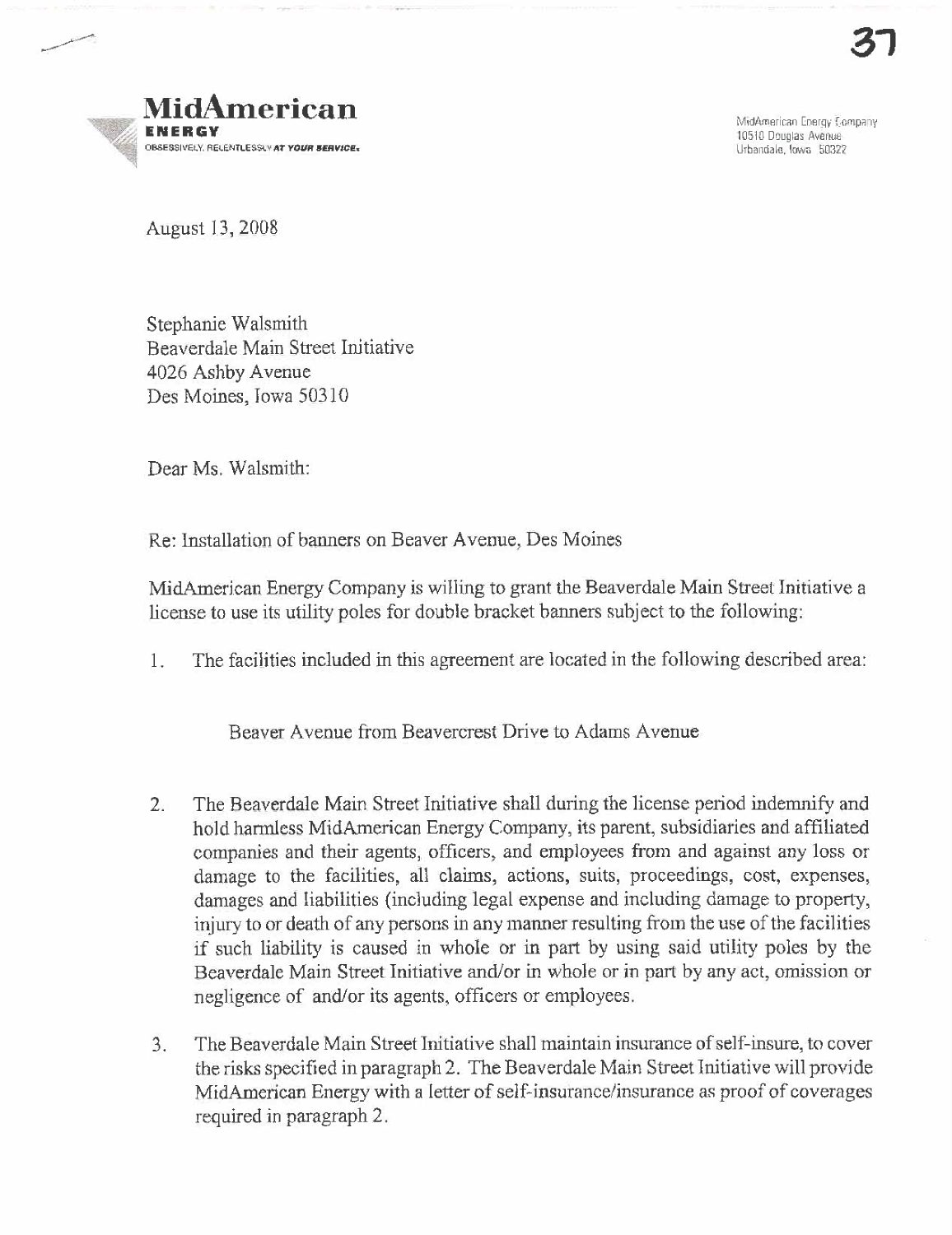

MidAmerican Energy Company 10510 Douglas Avenue Urbandale, lowa 50322

August 13, 2008 Page 2

- 4. The Beaverdale Main Street Initiative acknowledges that MidAmerican Energy Company MAKES NO WARRANTY OR REPRESENTATION, EXPRESSED OR IMPLIED, AS TO THE FITNESS, DESIGN, OR CONDITION OF THE FACILITIES OR THEIR FITNESS FOR ANY PARTICULAR PURPOSE that, MidAmerican Energy HAS AGREED TO ALLOW THE BEAVERDALE MAIN STREET INITIATIVE TO USE AND THE UNDERSTANDS THAT THE FACILITIES ARE PROVIDED AS IS, WITH ALL FAULTS.
- $5.$ The agreement shall become effective on and shall continue unless terminated by either MidAmerican Energy Company or Beaverdale Main Street Initiative giving the other party thirty (30 days written notice of termination, or immediately without notice if Beaverdale Main Street Initiative fails to comply with any provision of this agreement.)

Enclosed are two copies of this license agreement. Please indicate your acceptance of the terms and conditions stated herein by dating and signing in the space provided below and return one original and a copy of your insurance certificate to me. If you have any questions or comments regarding this matter, please call me at 515-252-6497.

Sincerely, MidAmerican Energy Company

Eric Heikes Distribution Technical Supervisor

Accepted and agreed to this  $\frac{q}{q}$  day of  $\frac{S_{\beta\gamma kq}f_{\alpha}}{q}$ . 20<sup>98</sup>.

BEAVERDALE MAIN STREET INITIATIVE

Title: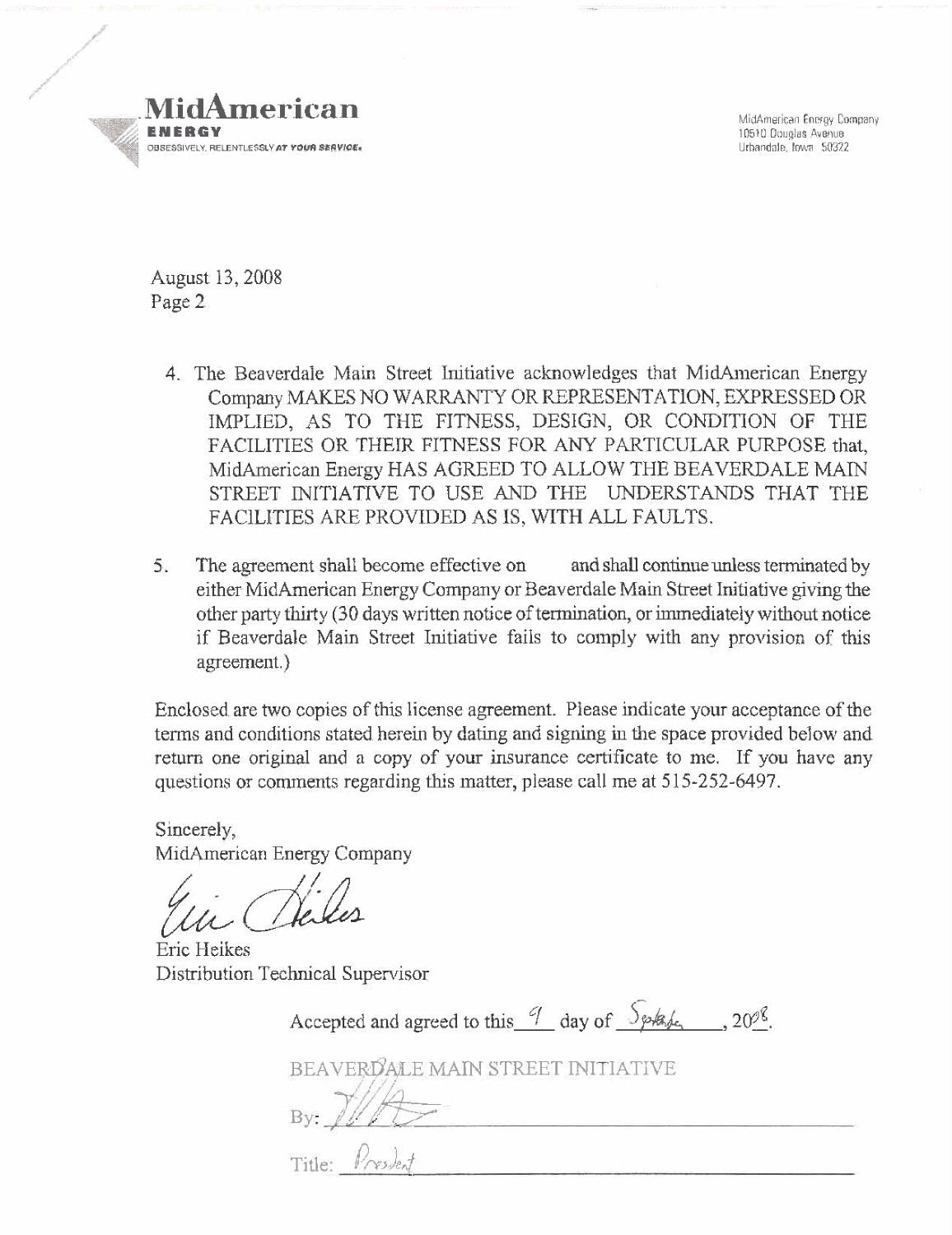# **Beaverdale Core Business District** Beaverdale Core Business District Light Pole Banners & Hardware Project

### **Recommended Locations** Œ FBBS  $=$  An existing light pole that will have a light  $\blacksquare$ O pole banner installed on it. **ADAMS AVE** o Twelve light pole banner sites (ALL sites have been approved by MidAmerican Energy). o The banners will be 30"w x 50"h in size and will be changed out throughout the year to reflect the season. n۰ Joe's Square In front of Medicap FAG ü. **URBANDALE AVE** ۰ Corner of First American Bank **157 PA** G-1 Ace Hardware Uptempo Music **Back Country** SHERIDAN AVE Blimpie's **段18** Vision Clinic **Beaverdale Books** Ù. A Kinder Touch **Rice Bowl CETA** D. . **BEAVERCREST** 85. **State COL** 88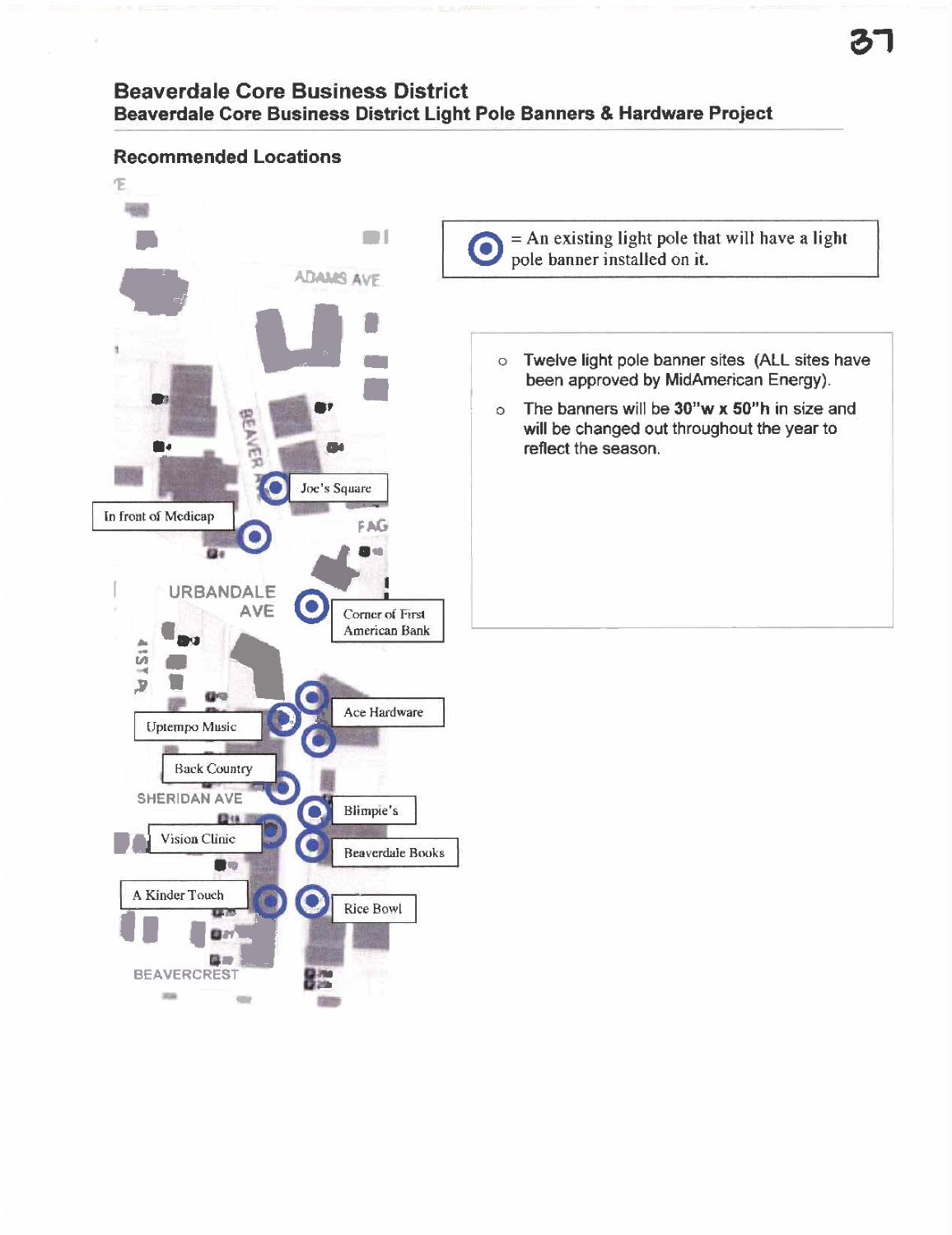# Beaverdale Core Business District Light Pole Banners and Hardware (cont.)

## Banner Hardware



## Banner Material Specifications:

- . 130z. Marine-grade Vinyl Matte banners
	- o Water Repellent
	- a UV, Mildew & Abrasion Resistant
	- o Flame Retardant

## Banner Hardware Specifications:

- . Windreflects Hurricane banner bracket system can be either bolted or banded to the pole. Our preference would be to bolt them onto the wooden light poles.
- . Bracket hardware will be bolted on with galvanized lag bolts & washers - 2 on top & 2 on bottom (see photo on left)
	- a Installed using two 4~ -5" long 1/2" galvanized lag bolts and washers.
- . Wind load is up to 88mph sustained winds
- . Can fully support 30" h x 50" w banners
- . Heavy Duty, Flexible Breakaway Fiberglass Rod Arms
- . Non-corrosive Aluminum/Stainless Steel **Construction**
- . Micro-adjustable so that banner change outs are a breeze
- . Canted with a 3% deflection (keeping the outer edge of the banner nice and tight)
- 10-year warranty



 $\rm{W}\!$ indeflects Banner Bracket I lardware l-800-884-0855 www.dgnine.com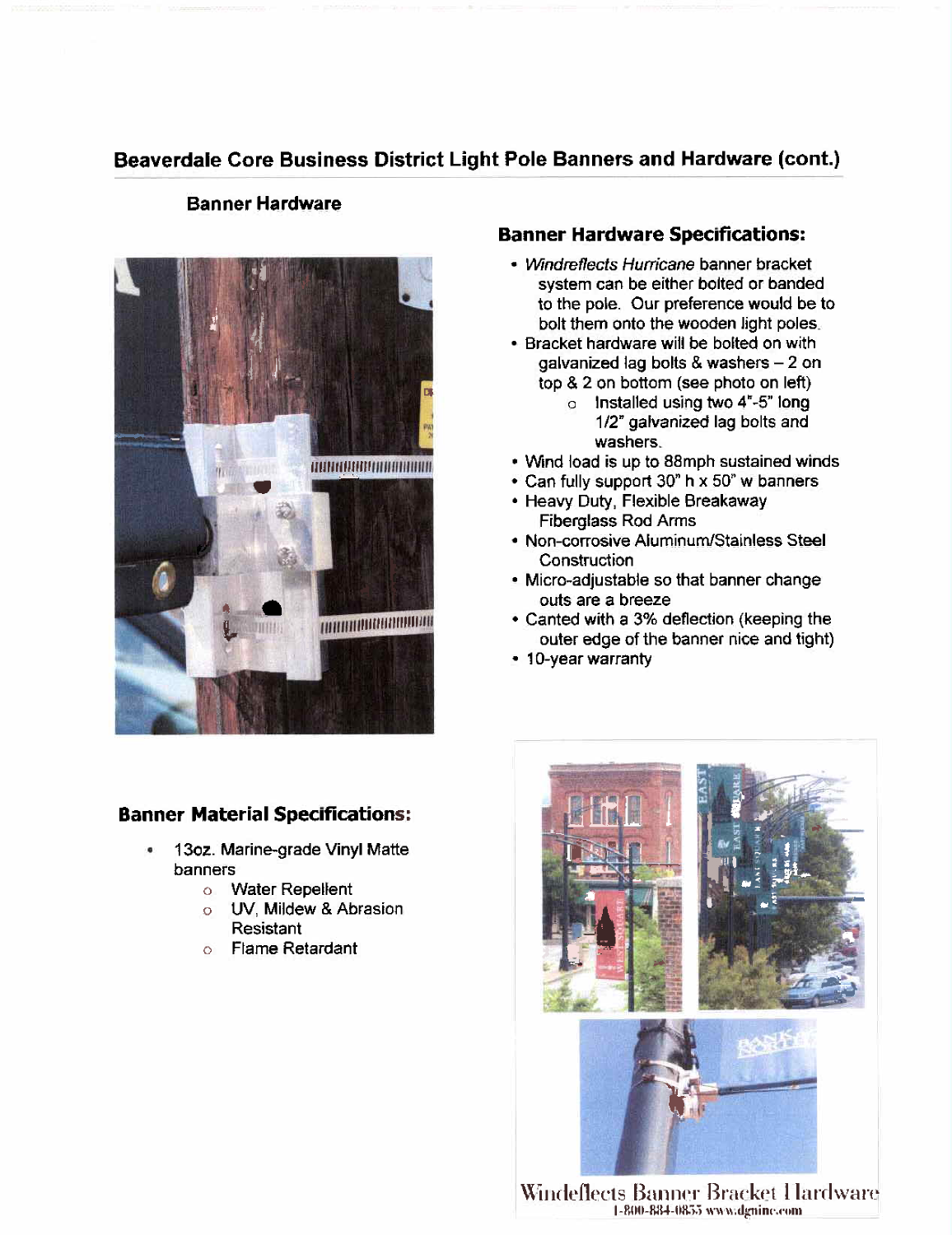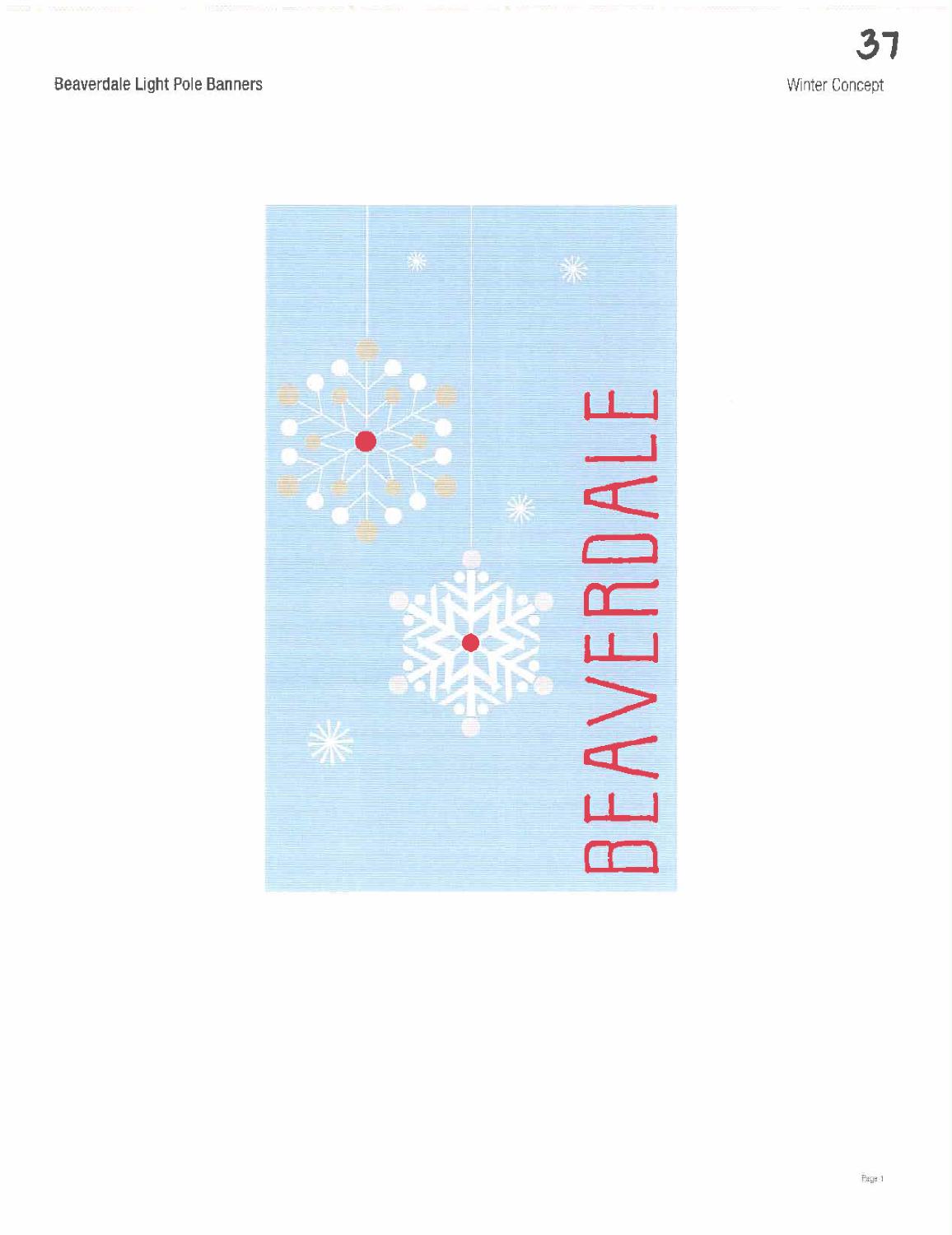